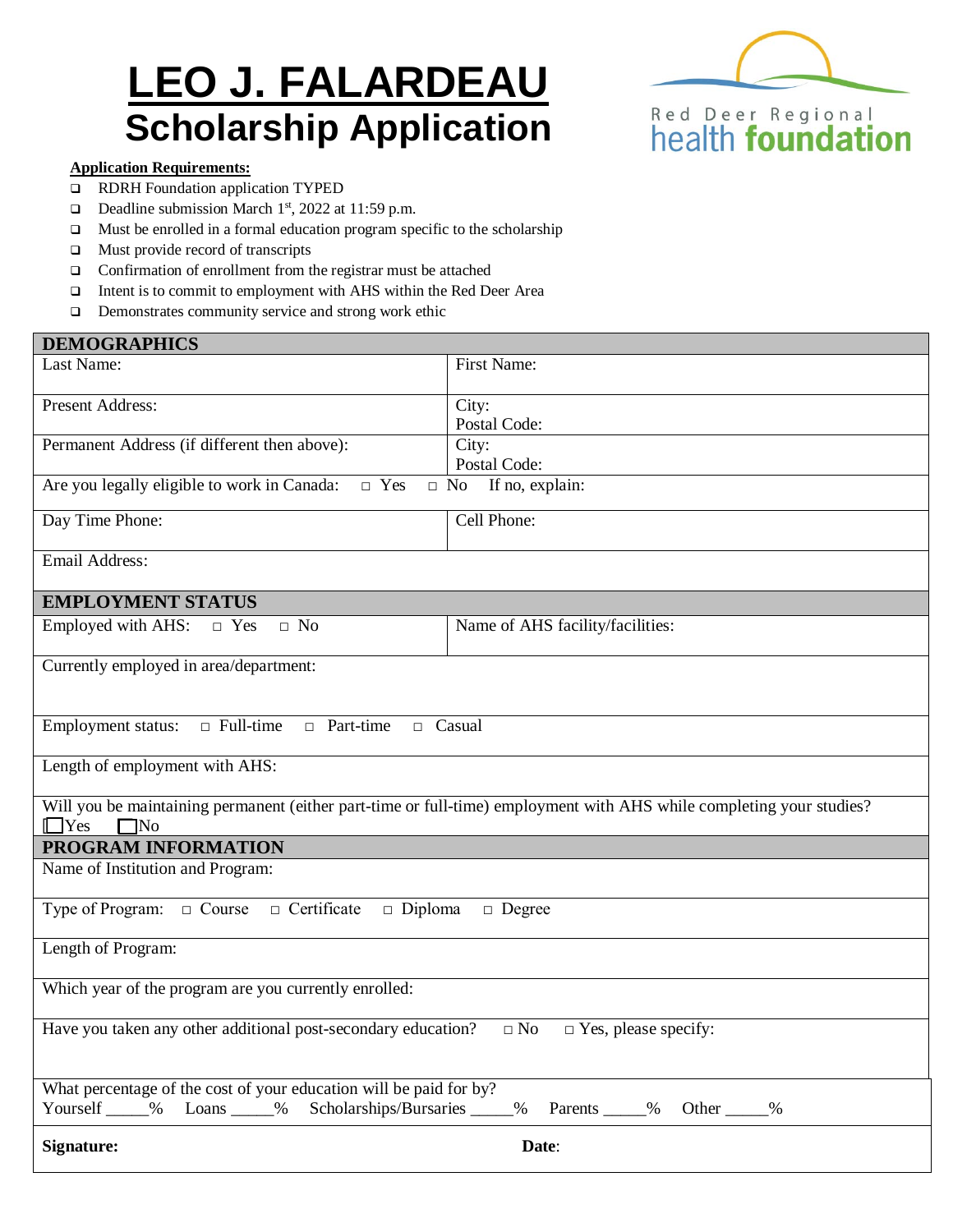

# **Leo J. Falardeau Scholarship Application**

*"My late wife Lucille received such excellent, attentive care when she was ill that I wanted to give back in some way. A scholarship fund to encourage and support high academic achievers seemed to be a good way to give back and make a difference."* **- (The Late) Leo J. Falardeau**

In addition to the criteria in cover application form, the donor has requested the successful applicant:

- $\Box$  Must be currently enrolled in a minimum two (2) year fully accredited nursing, cardiology, pulmonary or general medicine education program.
- $\Box$  Must have already successfully completed at least 50% of this program.
- □ Must be eligible for employment with Alberta Health Services within the Red Deer area.

**APPLICATION QUESTIONS**

What are you occupational goals?

What are your long-term goals (within the next five years)?

How will this program assist you in meeting your future professional goals?

List any obstacles or challenges that will prevent you from meeting your educational goals.

List three strengths and identify how these strengths relate to the program.

How do you plan to share the information you learn now, with your colleagues in the future? Be specific and identify time frames.

In a brief paragraph, explain why you chose your post-secondary field of study.